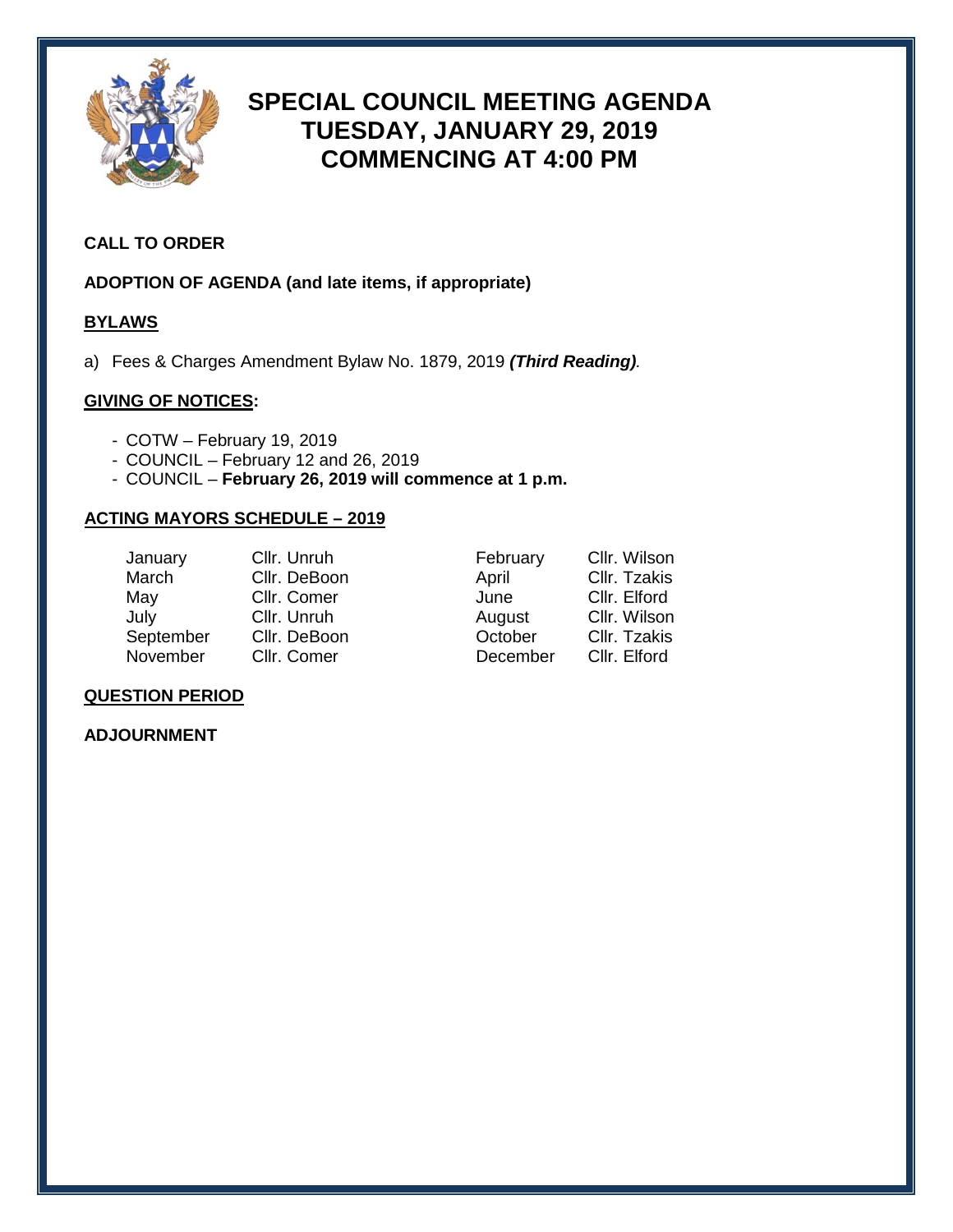### **Town of Creston**

### **Bylaw No. 1879**

### A bylaw to amend the Fees and Charges Bylaw No. 1763, 2011

WHEREAS it is deemed necessary and in the public interest to amend Fees and Charges Bylaw No. 1763, 2011;

NOW THEREFORE, the Council of the Town of Creston, in open meeting assembled, enacts as follows:

### **Part 1 Citation**

1.1 This Bylaw may be cited as "Fees and Charges Amendment Bylaw No. 1879, 2019".

### **Part 2 Severability**

2.1 If a portion of this bylaw is held invalid by a Court of competent jurisdiction, then the invalid portion must be severed and the remainder of this bylaw is deemed to have been adopted without the severed section, subsection, paragraph, subparagraph, clause or phrase.

### **Part 3 Amendments**

3.1 "Schedule 4 – Business Licence Fees – Schedule of Business Licence Fees", is hereby amended by addition of the following:

| <b>Cannabis Retail</b> | \$500.00 |
|------------------------|----------|
|------------------------|----------|

3.2 "Schedule 7A – Planning, Land and Development Services - Land Use Applications and Fees", is hereby amended by addition of the following:

| <b>Cannabis Retail Application</b> | \$1500.00 |
|------------------------------------|-----------|
|                                    |           |

READ A FIRST TIME by title and SECOND TIME by content this 22<sup>nd</sup> day of January, 2019.

READ A THIRD TIME by title this day of , 2019.

ADOPTED this day of , 2019.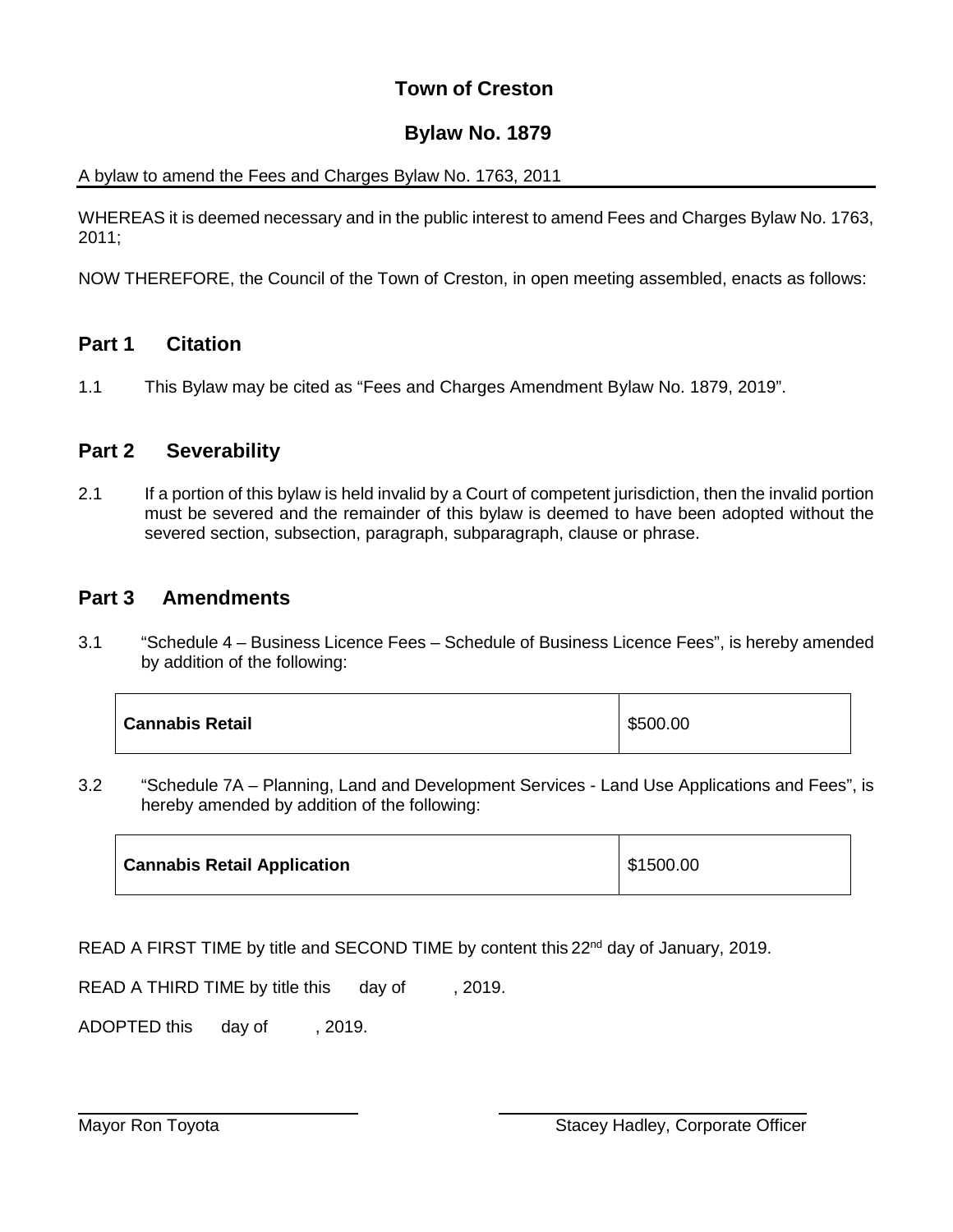### **Schedule4 – Business Licence Fees**

| <b>Schedule of Business Licence Fees</b>                                                                                                                                                                                                                                                                                                                                                                                                                                                                                                                                                                                                                  |          |                   |  |  |
|-----------------------------------------------------------------------------------------------------------------------------------------------------------------------------------------------------------------------------------------------------------------------------------------------------------------------------------------------------------------------------------------------------------------------------------------------------------------------------------------------------------------------------------------------------------------------------------------------------------------------------------------------------------|----------|-------------------|--|--|
| <b>Description</b>                                                                                                                                                                                                                                                                                                                                                                                                                                                                                                                                                                                                                                        | Fee      |                   |  |  |
| <b>Home Crafts</b><br>Home crafts would be classified as articles made by hand such                                                                                                                                                                                                                                                                                                                                                                                                                                                                                                                                                                       | 2016     | 2017<br>(Onwards) |  |  |
| as jewelry, dolls, woodcrafts, stuffed animals, holiday art, toys,<br>greeting cards, candles, soap, flower arranging, clothing and<br>fabric art.                                                                                                                                                                                                                                                                                                                                                                                                                                                                                                        | \$40.00  | \$43.00           |  |  |
| <b>Commercial - Small</b><br>Included in this category are any businesses or commercial<br>ventures not included under any other business licence rate<br>category under this Bylaw which occurs within Creston town<br>limits and is not exempted elsewhere, agents or peddlers<br>whereby the fee is applicable for each and every representative<br>who sells, solicits, or takes orders for the sale by retail of goods<br>or services to be supplied by another person; accommodation all<br>types excluding hotel, motels, inns greater than 464.5 sq. meters<br>or 5000 Sq. feet; contractors; home-based business not included<br>in Home Crafts. | \$75.00  | \$80.00           |  |  |
| <b>Commercial - Large</b><br>Includes, any business whose commercial area is 464.5 sq.<br>meters or 5000 sq. feet in size or greater; small industrial<br>operations with less than 20 employees, hotels, motels and inns<br>greater than 464.5 sq. meters or 5000 sq. feet                                                                                                                                                                                                                                                                                                                                                                               | \$130.00 | \$138.00          |  |  |
| <b>Cannabis Retail</b><br>Includes, any business that dispenses, sells, or distributes<br>Cannabis as lawfully permitted and authorized under a Retail<br>Cannabis Licence and the Cannabis Distribution Act of British<br>Columbia and Cannabis Act of Canada and the respective<br>regulations thereunder enacted and amended from time to time.                                                                                                                                                                                                                                                                                                        | N/A      | \$500             |  |  |
| <b>Industrial</b><br>Operations including manufacturing facilities with greater than 20<br>employees. Manufacturing facilities include breweries, sawmills,<br>fabrication plant, cement plants, etc.                                                                                                                                                                                                                                                                                                                                                                                                                                                     | \$300.00 | \$320.00          |  |  |
| <b>Commercial Vendor Permit</b>                                                                                                                                                                                                                                                                                                                                                                                                                                                                                                                                                                                                                           |          |                   |  |  |
| 3 days or less<br>4 days up to a maximum of 1 month*                                                                                                                                                                                                                                                                                                                                                                                                                                                                                                                                                                                                      | \$25.00  | \$25.00           |  |  |
| * after 1 month, permits may be renewed.                                                                                                                                                                                                                                                                                                                                                                                                                                                                                                                                                                                                                  | \$35.00  | \$35.00           |  |  |
| Temporary - Carnival, Amusement                                                                                                                                                                                                                                                                                                                                                                                                                                                                                                                                                                                                                           | \$200.00 | \$200.00          |  |  |
| <b>Temporary - All Other</b>                                                                                                                                                                                                                                                                                                                                                                                                                                                                                                                                                                                                                              | \$75.00  | \$80.00           |  |  |
| <b>Non-Profit Society Business</b>                                                                                                                                                                                                                                                                                                                                                                                                                                                                                                                                                                                                                        | \$25.00  | \$25.00           |  |  |
| For the purposes of this schedule, "commercial area" is defined as all building<br>space used by a business to conduct its operations. This includes retail, office,<br>accommodation, supply storage, inventory storage, garage, workshop,<br>basements, and furnace and utility rooms. If a part of the building is used<br>exclusively for another purpose or is calculated as another business'<br>"commercial area"                                                                                                                                                                                                                                  |          |                   |  |  |
| <b>Change of Business Location if new inspections are</b><br>required                                                                                                                                                                                                                                                                                                                                                                                                                                                                                                                                                                                     | \$50.00  | \$50.00           |  |  |
| <b>Change of Business Name</b>                                                                                                                                                                                                                                                                                                                                                                                                                                                                                                                                                                                                                            | \$20.00  | \$20.00           |  |  |